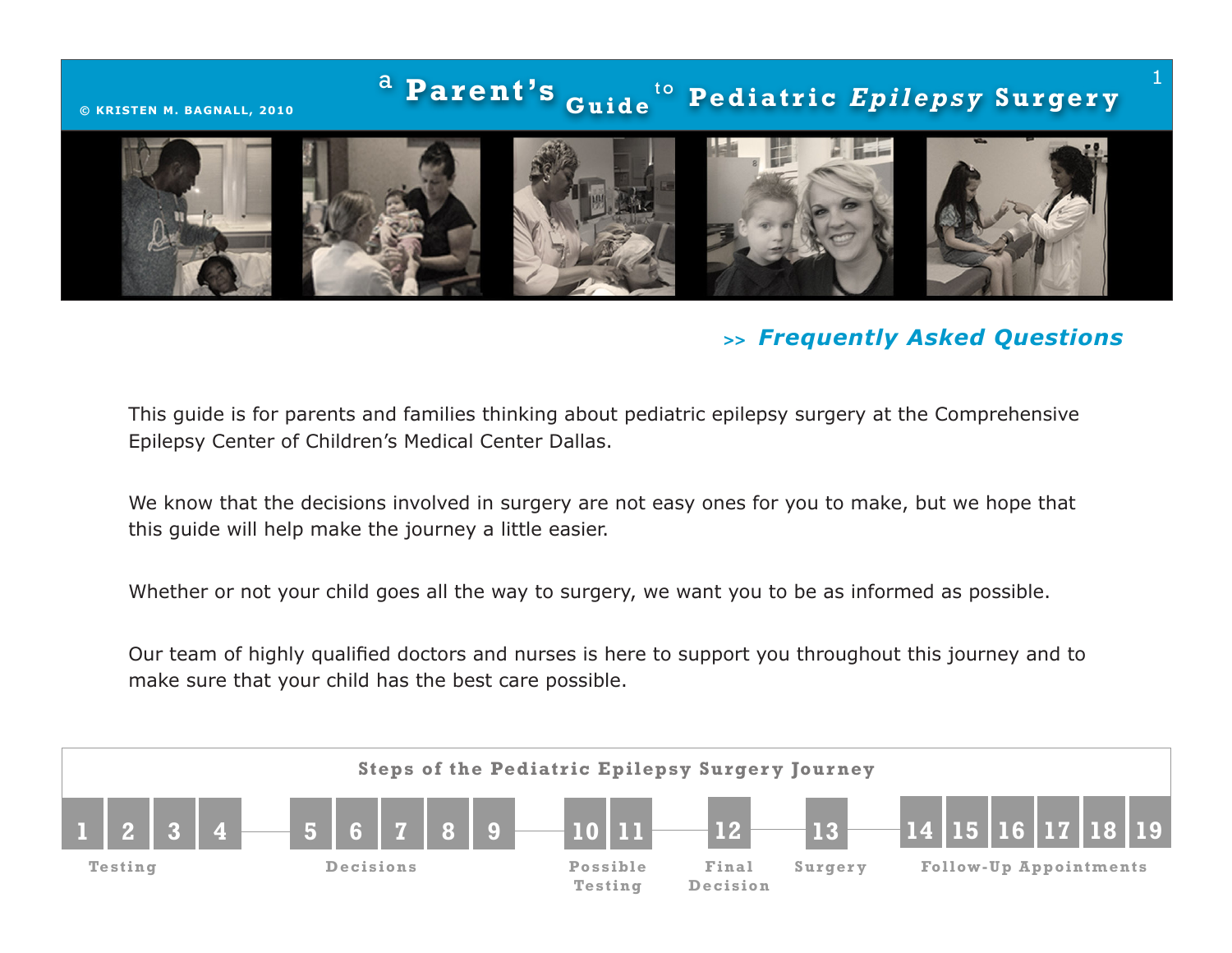## *Why are some tests inpatient stays and other tests are outpatient stays?*

Some tests that we do require your child to stay at the hospital overnight or for a few days. These tests are called inpatient tests. The extra time is needed to help us learn more about your child's seizures. Inpatient stays may also be needed for tests that require extra care and attention by doctors and nurses. Inpatient tests include:

- Video EEG
- Wada test
- Ictal SPECT

Other tests only take a few hours and can be done as an outpatient. Outpatient tests include:

- EEG
- fMRI
- MRI
- PET

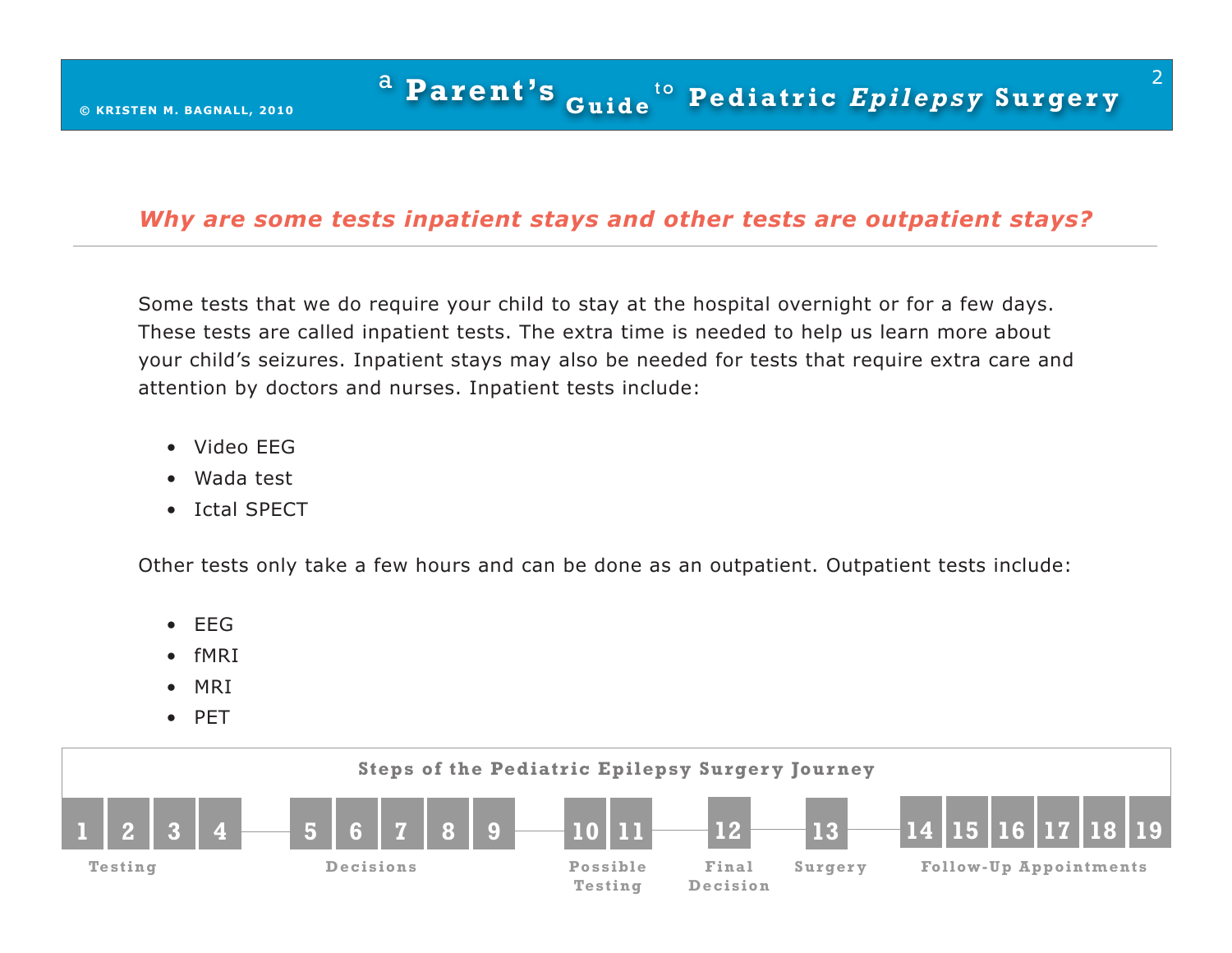## *Why does my child need to see a Neuropsychologist?*

Neuropsychological Testing is a way to learn more about a child's thinking skills and behavior. The testing also tells us if some parts of your child's brain aren't working as well as they could be. These areas may be the areas that are causing seizures. Neuropsychological Testing includes:

- Parent interviews about development and school performance
- Parent ratings of behavior
- Tests completed by the child

These tests tell us more about a child's:

- Intelligence (also known as IQ)
- Language, memory, and attention
- Visual-spatial skills, problem-solving speed, and hand speed

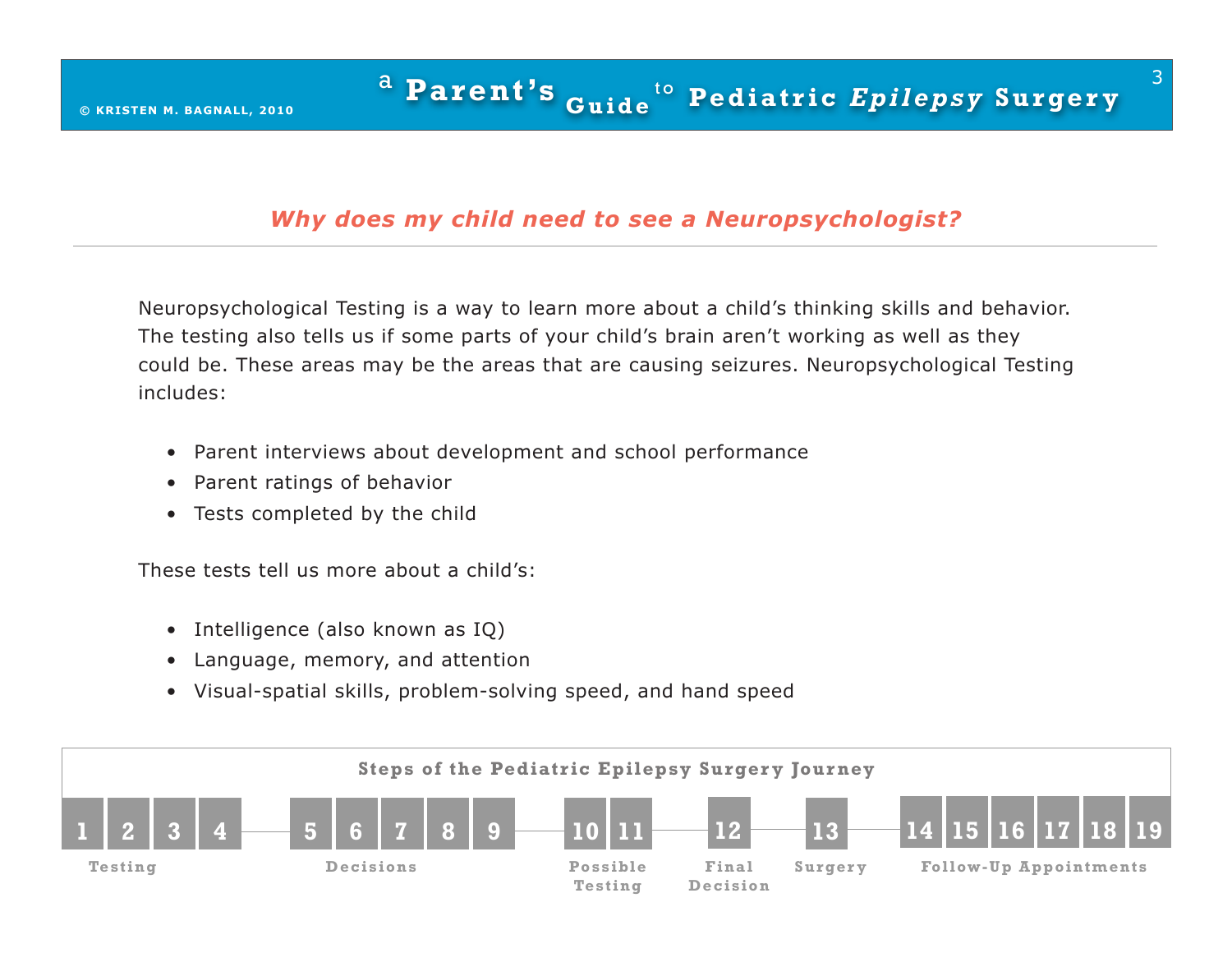# *How do you know if surgery could help a child?*

Epilepsy surgery can help children who have:

- Partial seizures
- Epilepsy that can not be controlled after trying two or more antiepileptic medicines (intractable epilepsy)
- Seizures coming from an area of the brain that can be safely removed

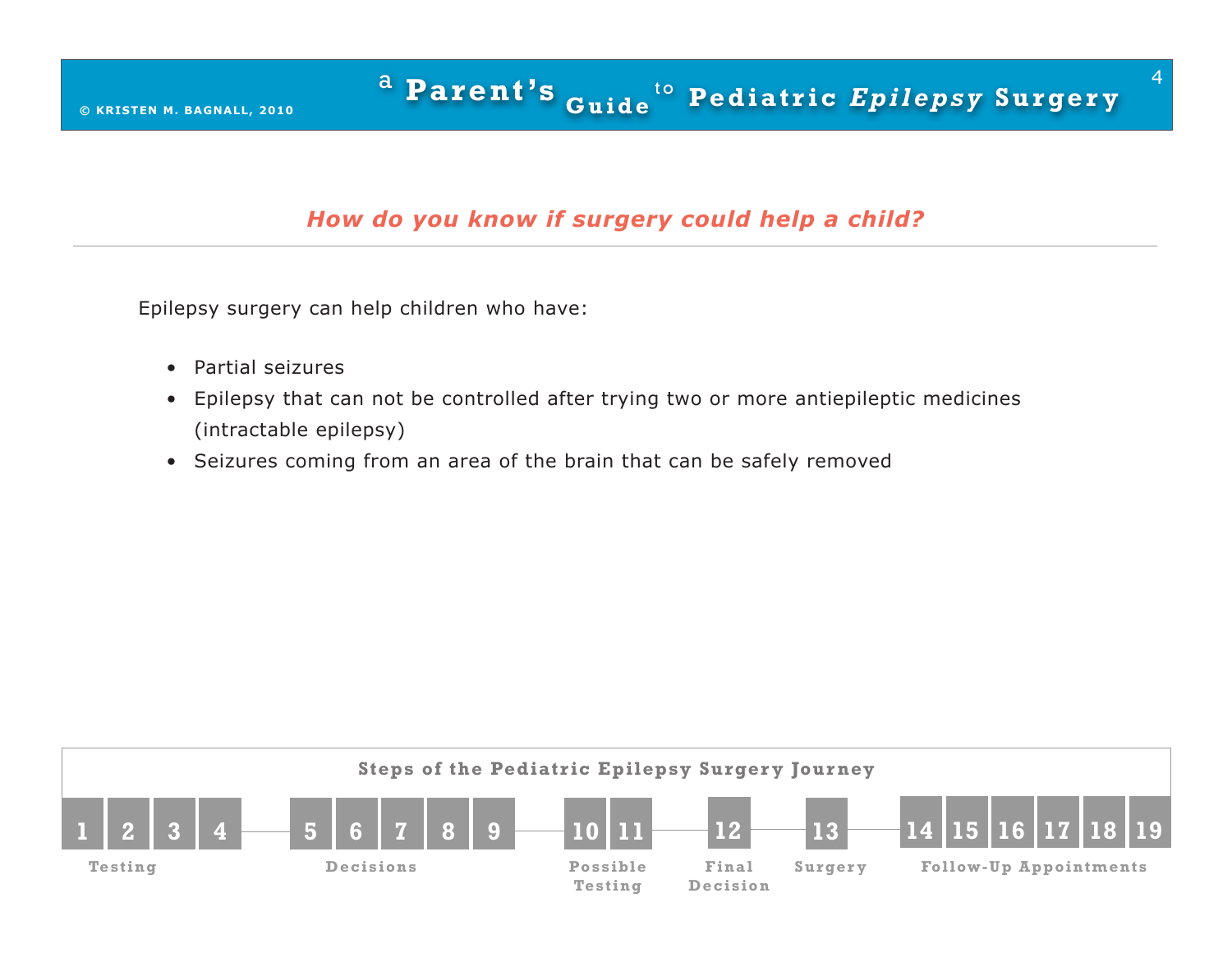## *What if I wait several years before saying "yes" to surgery?*

Most of the time, surgery will still help your child even if you choose to wait several years.

However, uncontrolled epilepsy can affect a child's health and development. Postponing surgery increases the risk that the seizures may cause physical injury or developmental delays.

The Epilepsy Team will only recommend surgery if we think that it would help your child.

Many parents of past surgery patients have said that they wished they had done the surgery earlier.

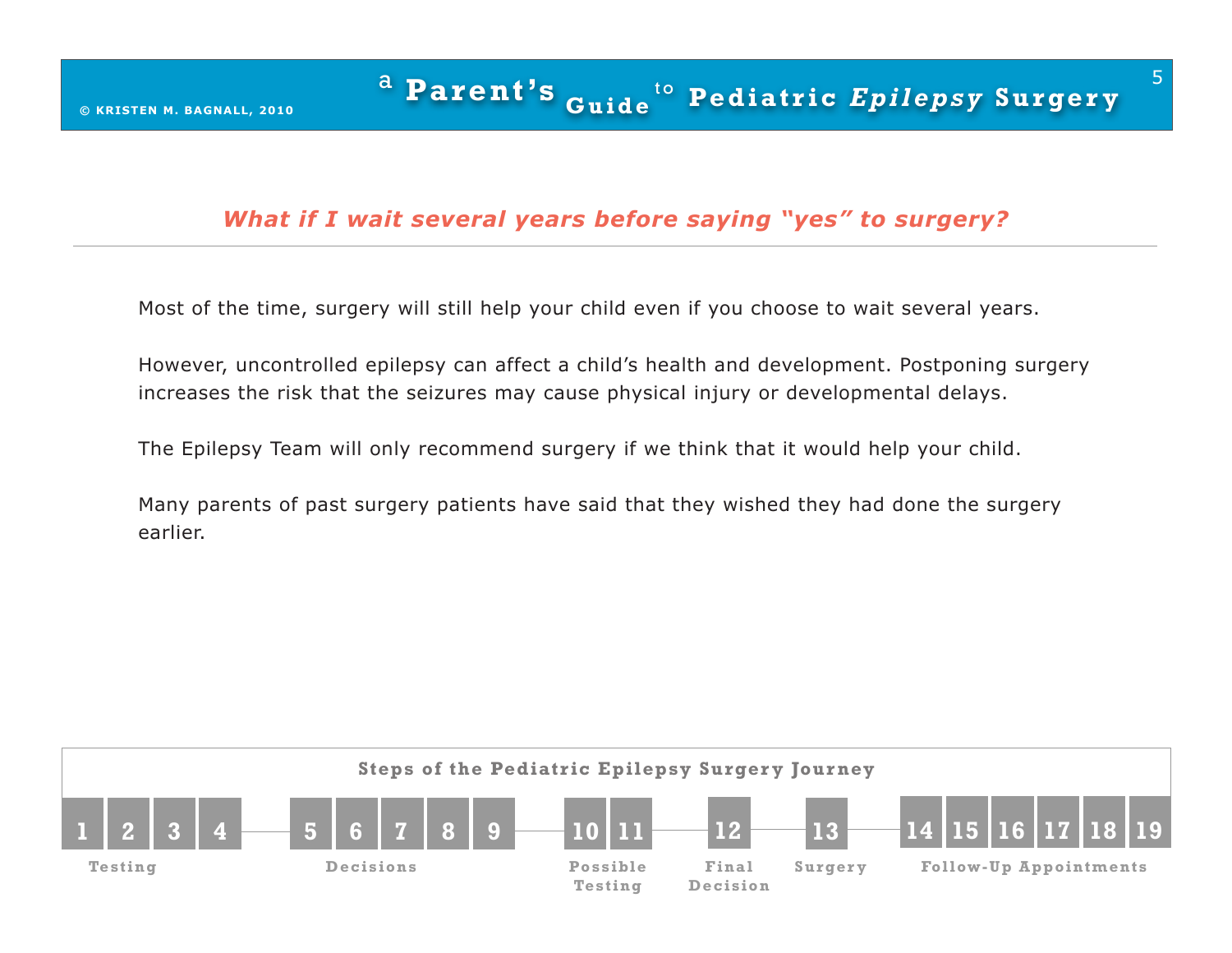# *If surgery isn't done and medicines haven't worked, what other treatment options are available?*

The Neurologist might suggest that your child try other treatments, such as:

- Ketogenic Diet
- Vagus Nerve Stimulation
- Combinations of antiepileptic medicines
- Experimental trials of new antiepileptic medicines

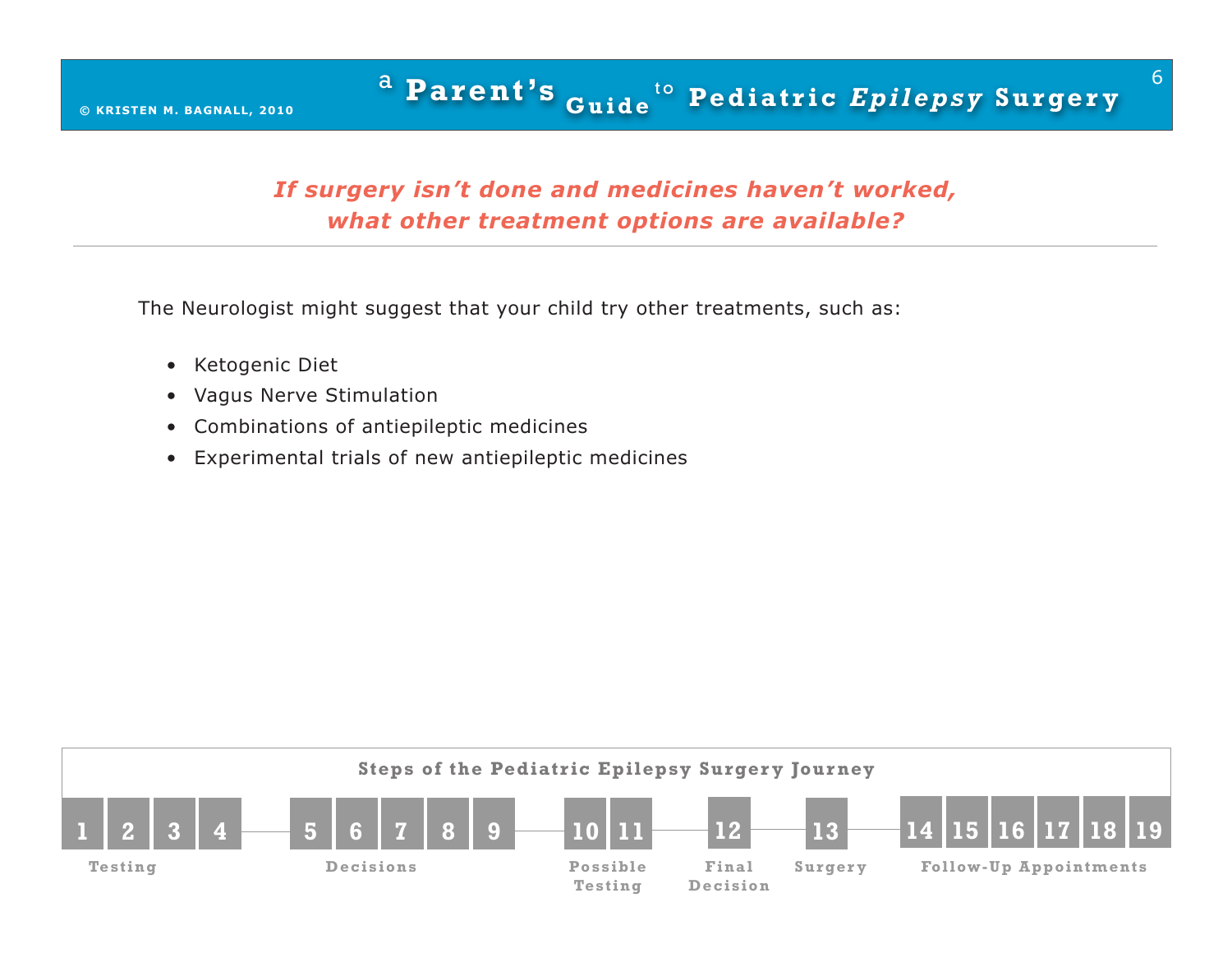#### *Does surgery ever make a child's epilepsy worse?*

There are risks to any brain surgery.

However, even if surgery does not stop a child's seizures, it usually reduces them.

Most families feel that their child's life was improved by the surgery.

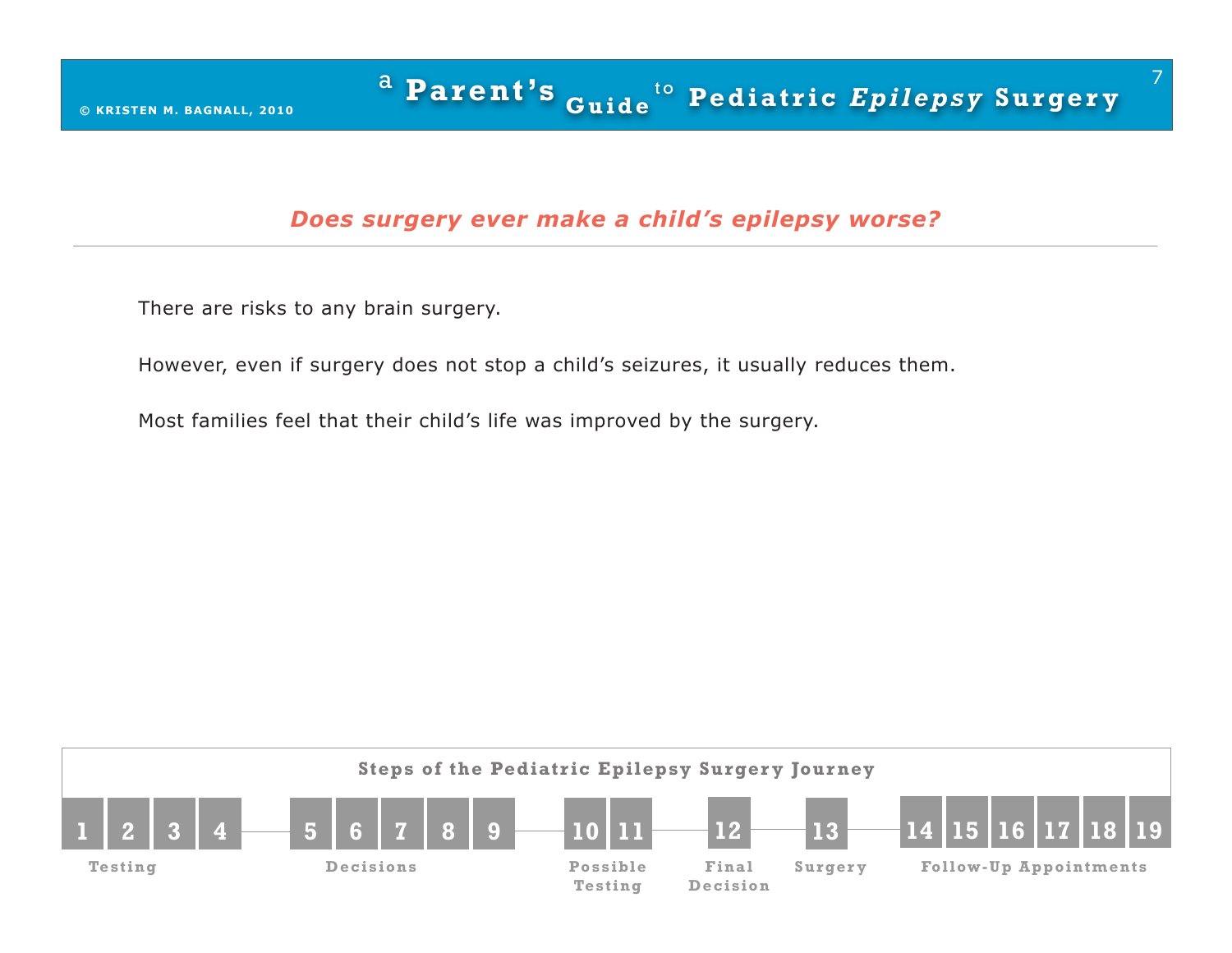*How old are your epilepsy surgery patients?*

Our epilepsy surgery patients are anywhere from six months old to nineteen years old.

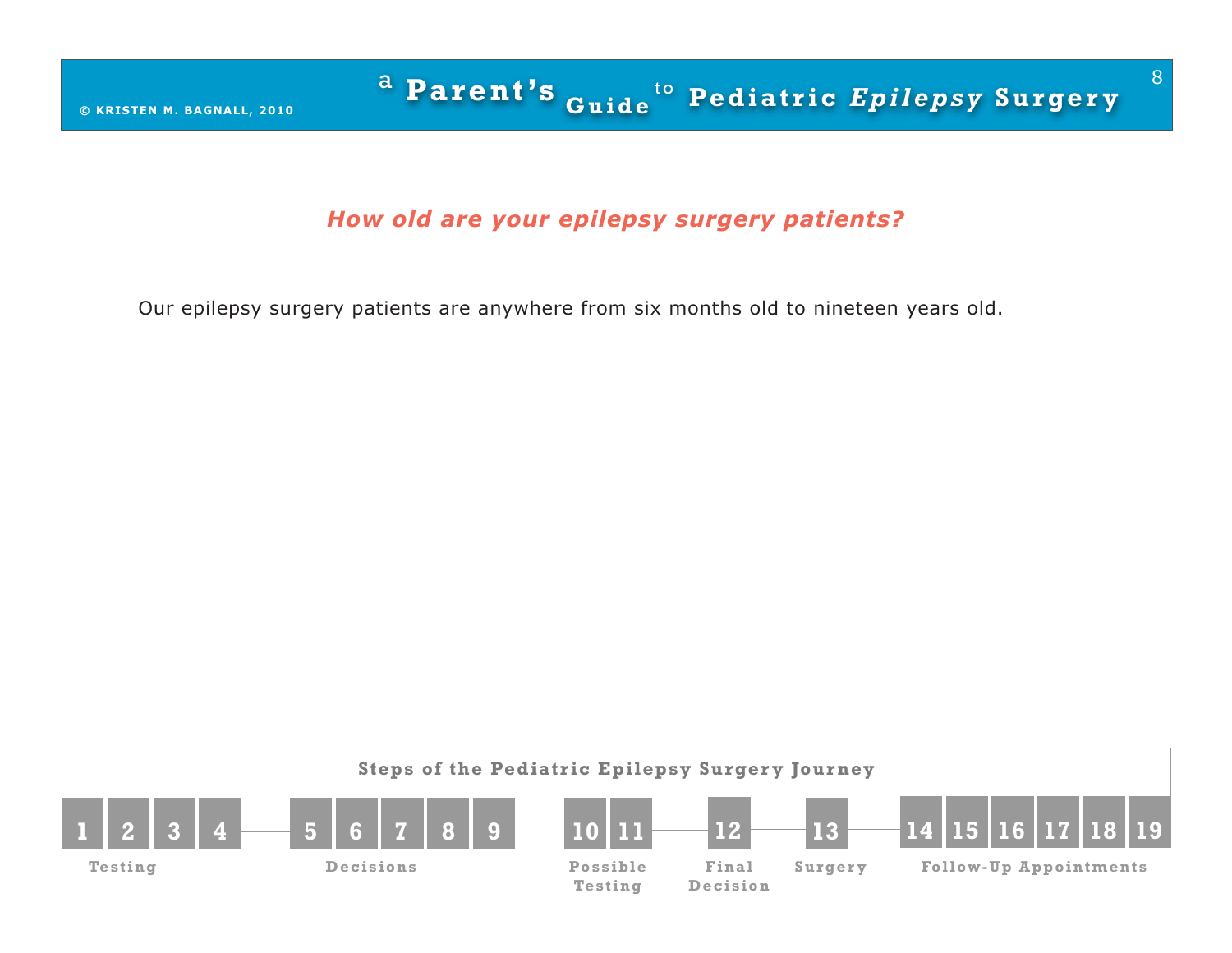#### *Does insurance cover the cost of surgery?*

Yes. Epilepsy surgery is covered by most insurance companies.

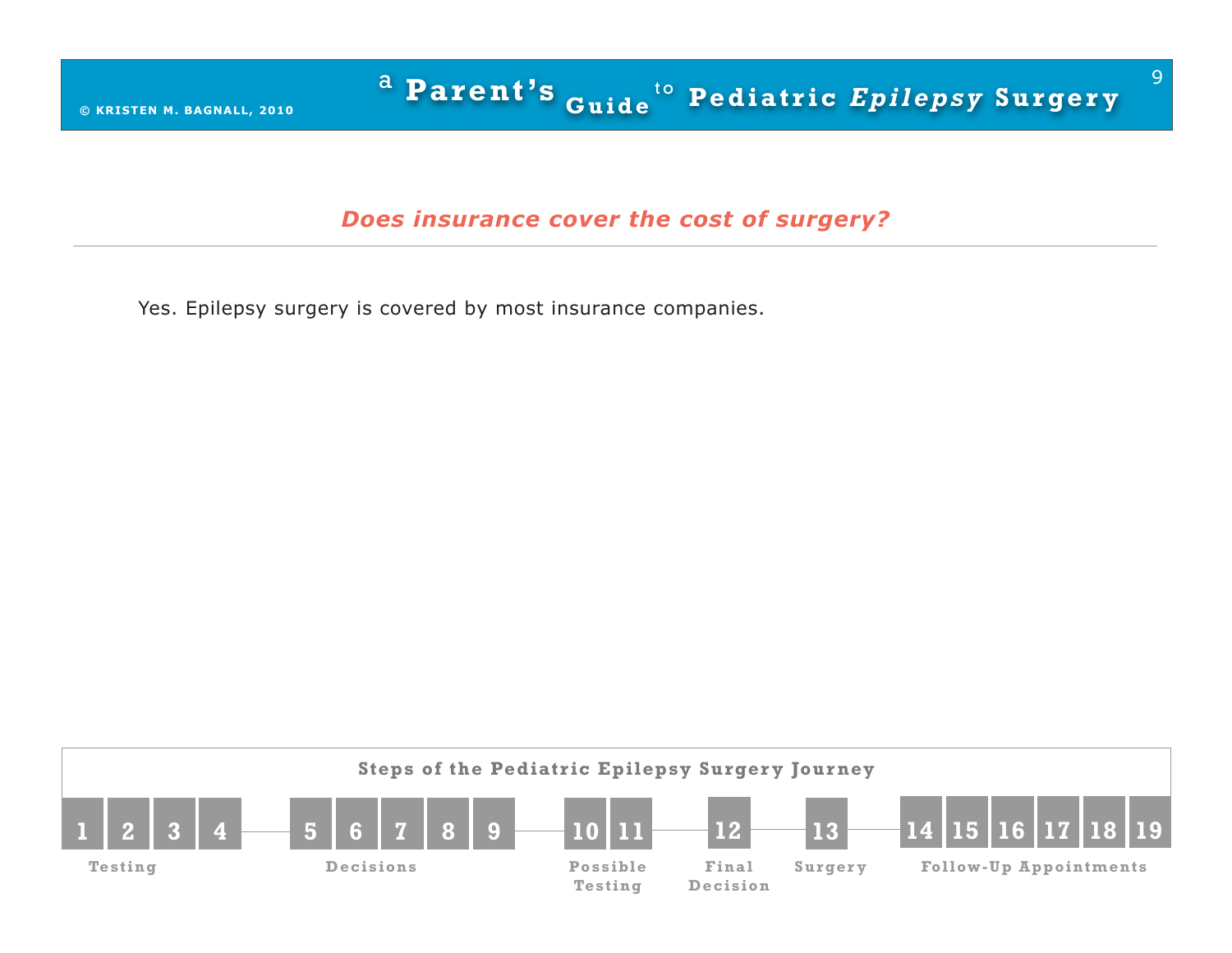## *What are the risks of epilepsy surgery?*

The risks of any brain surgery include:

- Swelling
- Infection
- Stroke
- Bleeding
- Need for a second surgery to put in a shunt to relieve pressure
- Paralysis
- Death

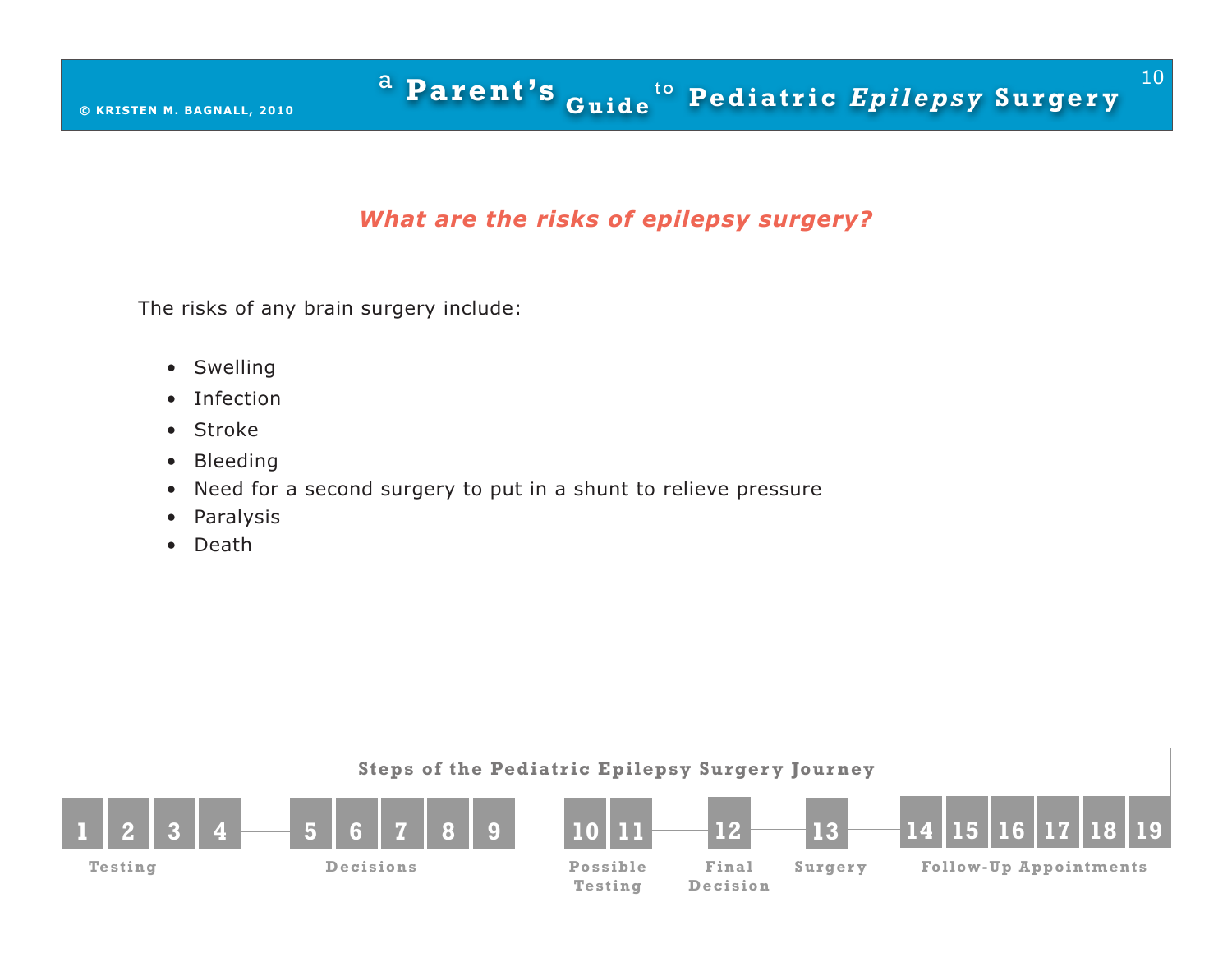#### *How experienced are your surgeons?*

All of our pediatric Neurosurgeons have been highly trained to give them the skills needed to safely do surgery on your child.

For more information on your child's Neurosurgeon, please see the online Neurosurgery Directory of Children's Medical Center Dallas.

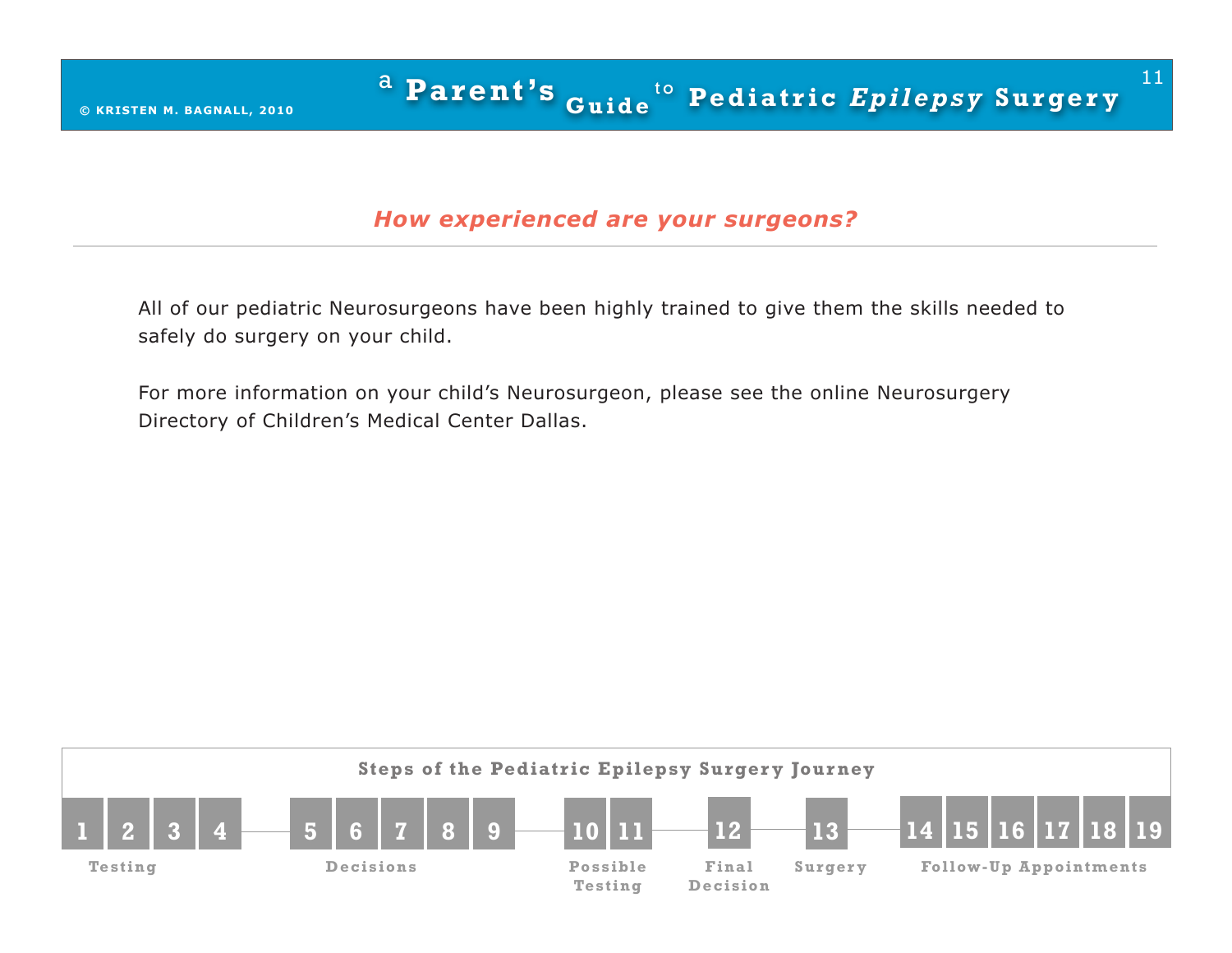#### *How long does the surgery take? So it's not a day surgery?*

No, epilepsy surgery is not a day surgery.

Our Neurosurgeons do several different types of epilepsy surgery. Some take much longer than others.

In general, the surgery usually lasts four to seven hours.

However, the pre-operative preparation and recovery time after surgery are also important. Your child will have to stay at the hospital for at least a few days after surgery. Some children need to stay longer.

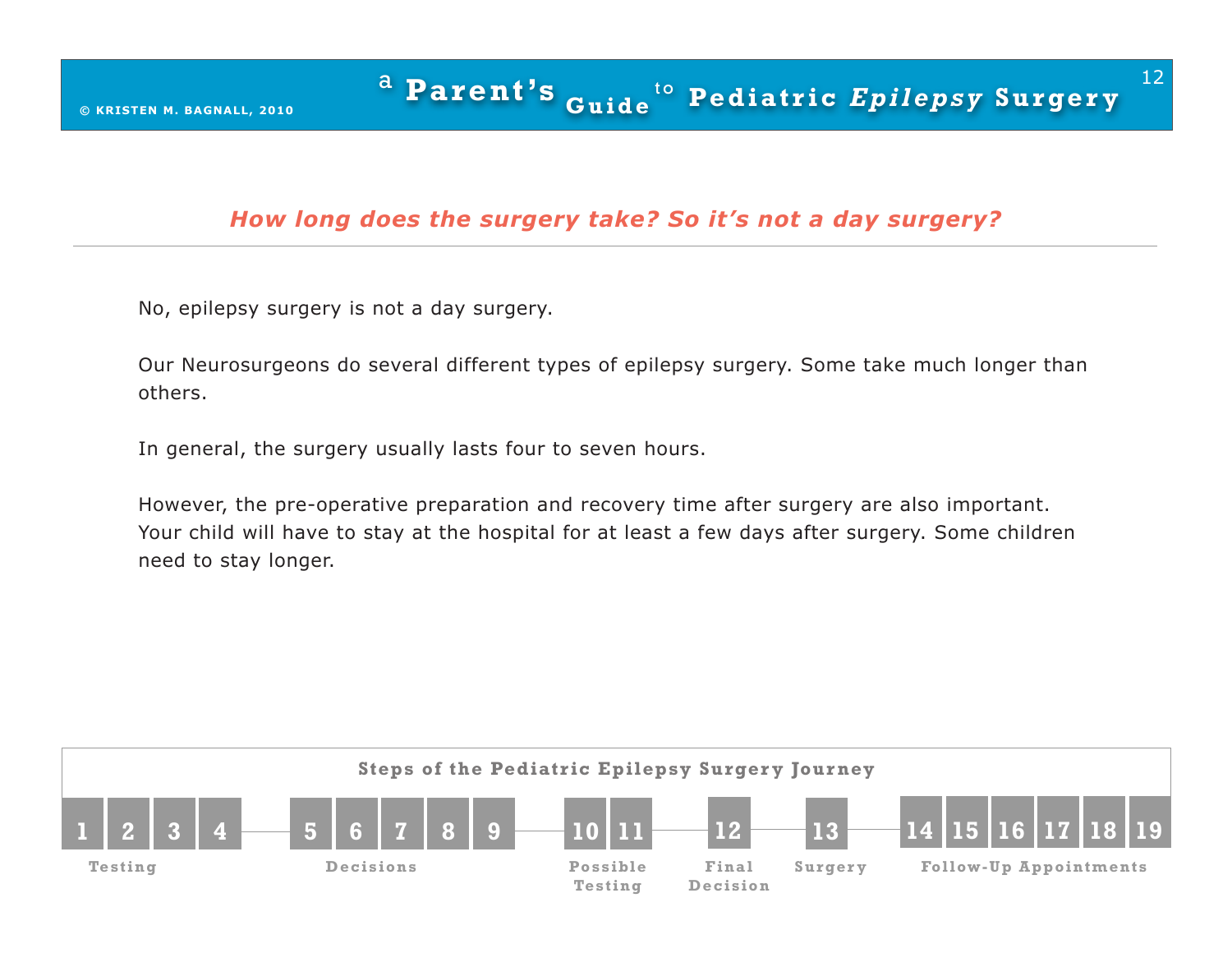#### *What will the scar look like?*

The scar will look like a sideways "U" or a "question mark."

Over time, you won't even be able to see the scar as your child's hair grows.

Below are a few examples of what the scar might look like. Please ask the Neurosurgeon what your child's scar will look like.

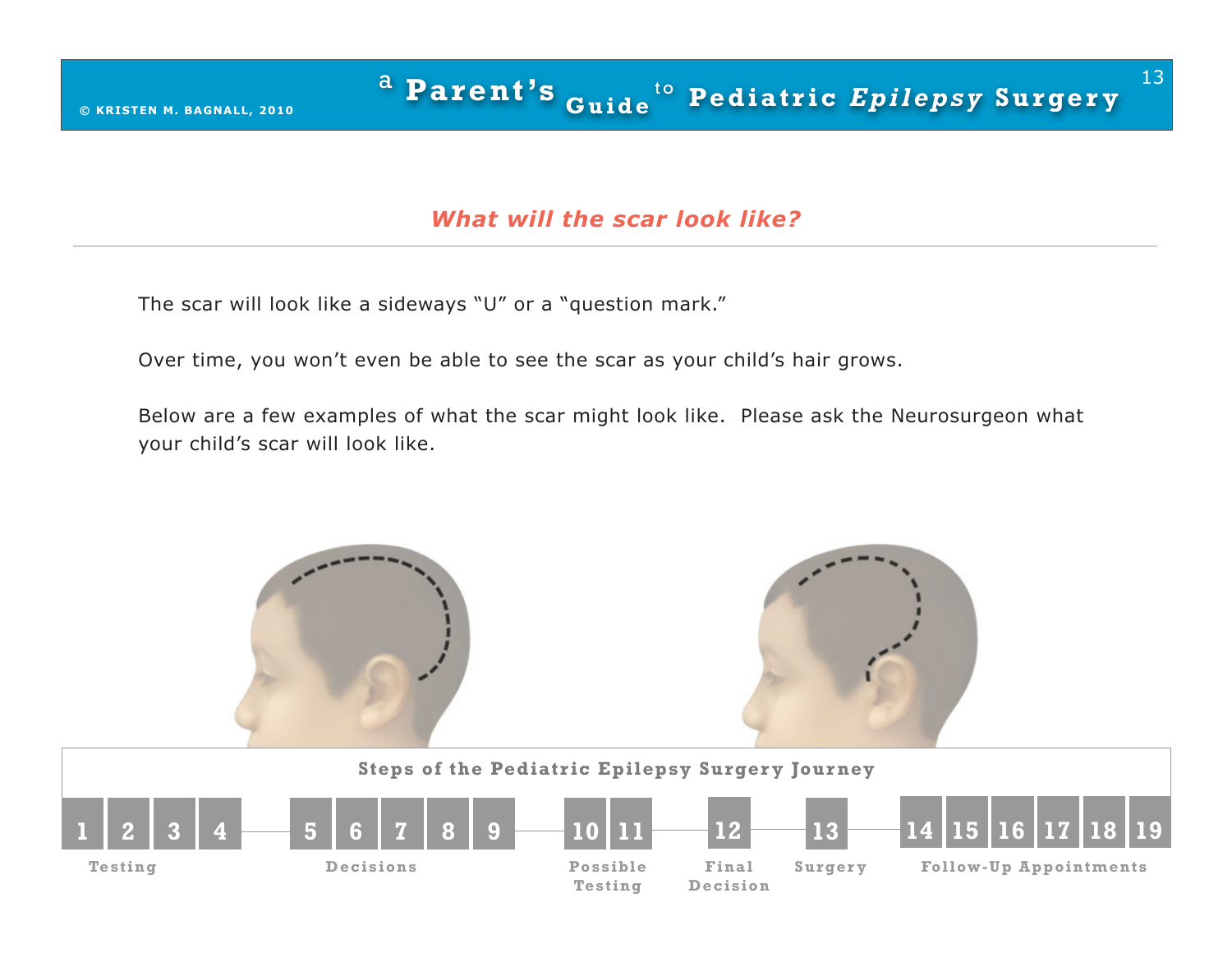## *How much of the brain is taken out?*

This is different for each child.

The Neurosurgeon will explain your child's surgery to you before the surgery.

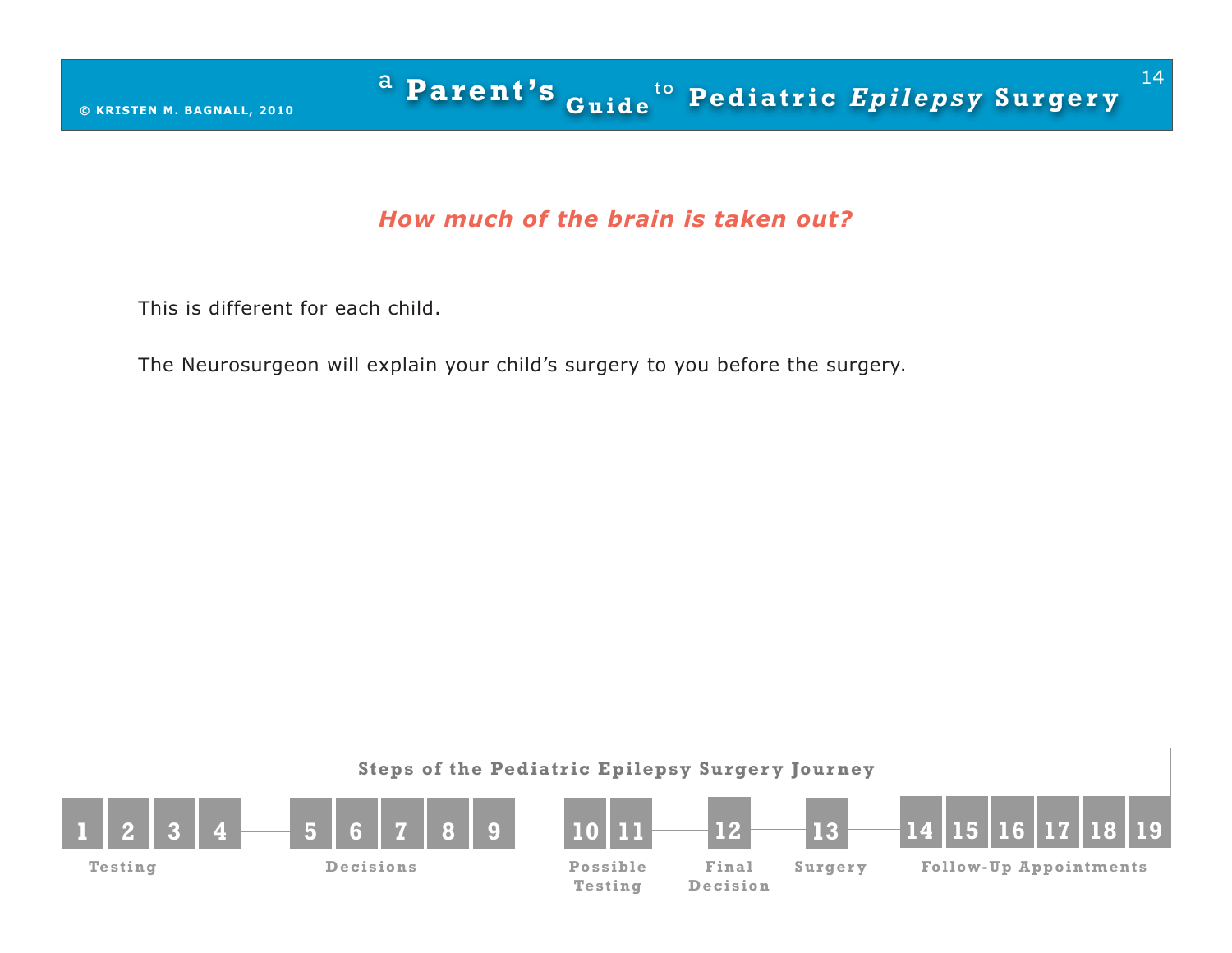# *Will my child be awake during the surgery?*

No. Your child will not be awake during the surgery.

Our highly skilled Anesthesiologists will safely put your child to sleep so that he or she does not feel anything.

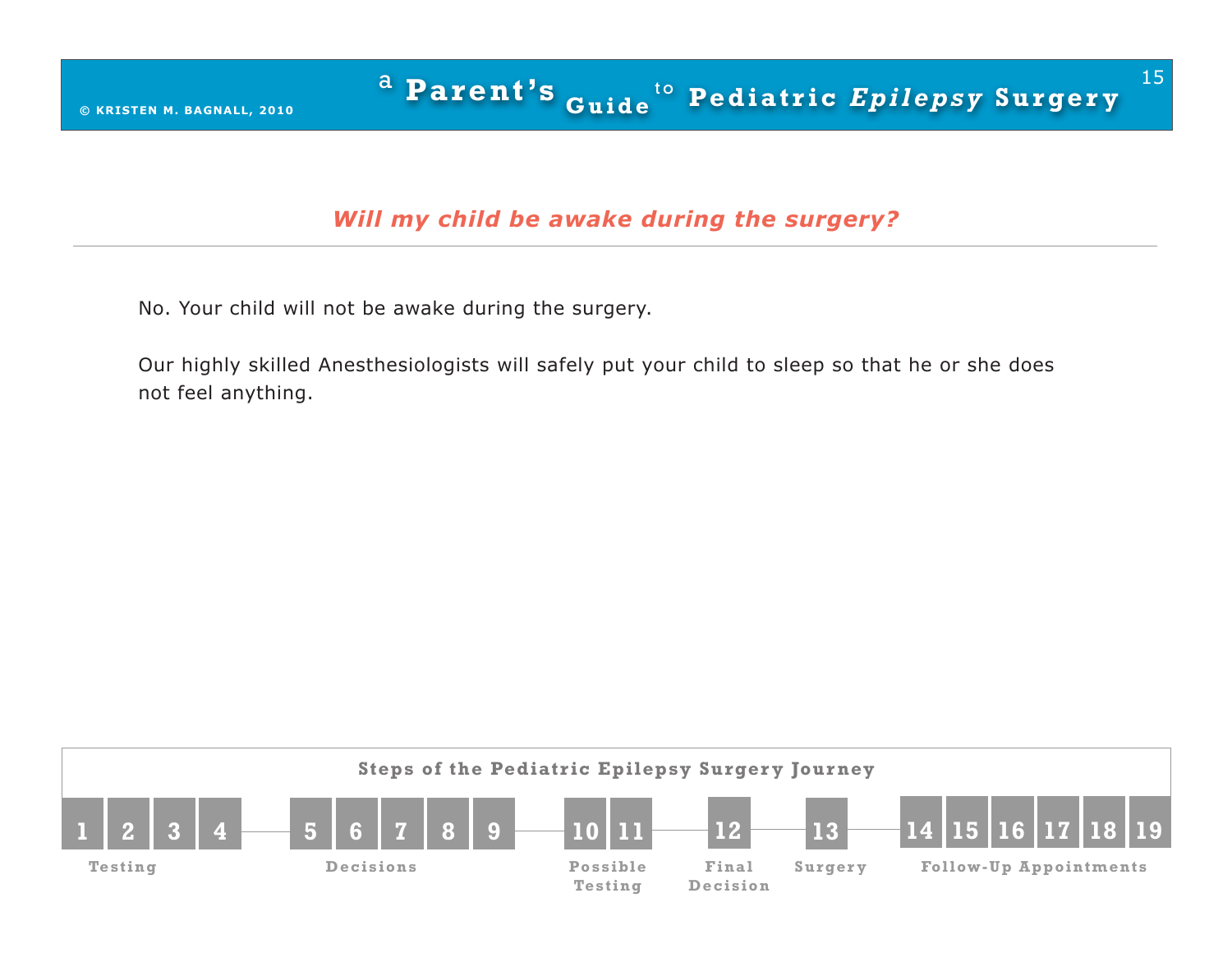# *Will my child need blood during surgery?*

Some children need blood during surgery.

Blood that matches your child's blood-type is always kept in the Operating Room in case it is needed.

If you are not comfortable with your child receiving donated blood from our blood bank, please talk to your child's Neurosurgeon about a Directed Donor form.

Directed Donors are family members with a blood type that matches your child's blood. These family members can donate blood at an outside clinic several days before surgery. This blood will then be available in the Operating Room for your child.

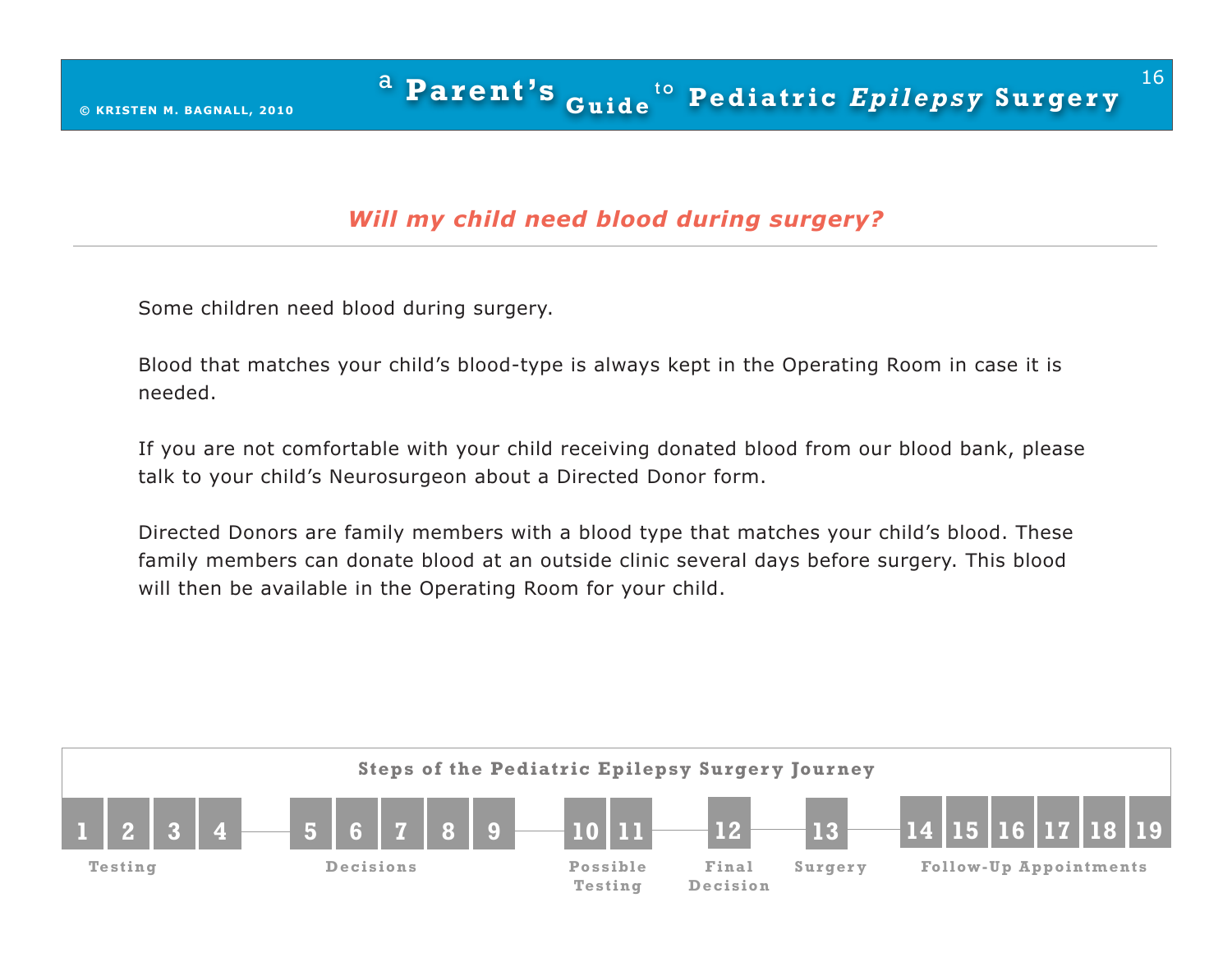## *Will my child need a feeding tube?*

Children very rarely need a feeding tube.

Infants or toddlers may need one in rare cases.

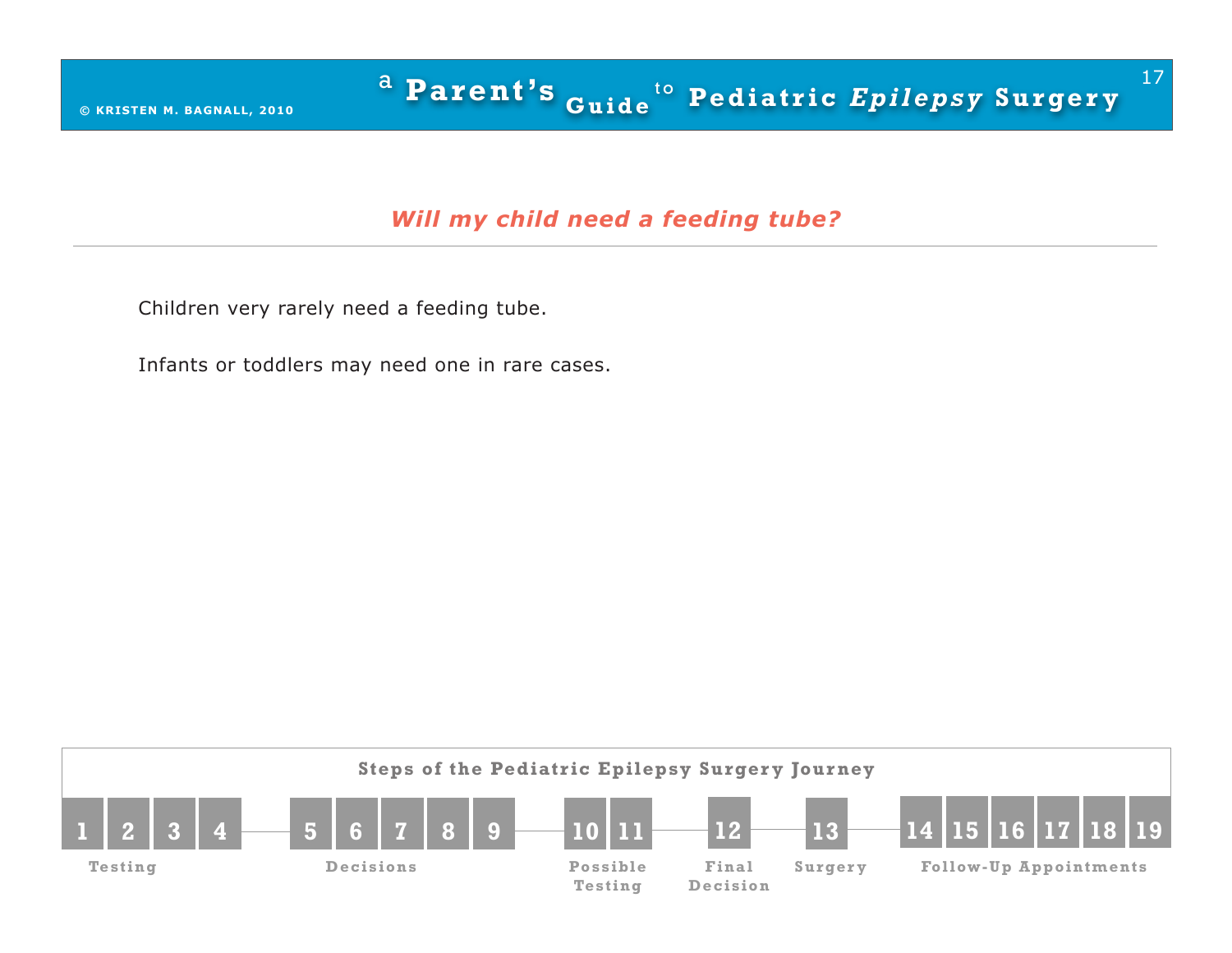## *What is the recovery time after surgery?*

Some children recover quickly and can go home after just a few days.

Other children may need to stay in the hospital for about a week.

Please talk to your child's Neurosurgeon about what to expect for your child's type of epilepsy surgery.

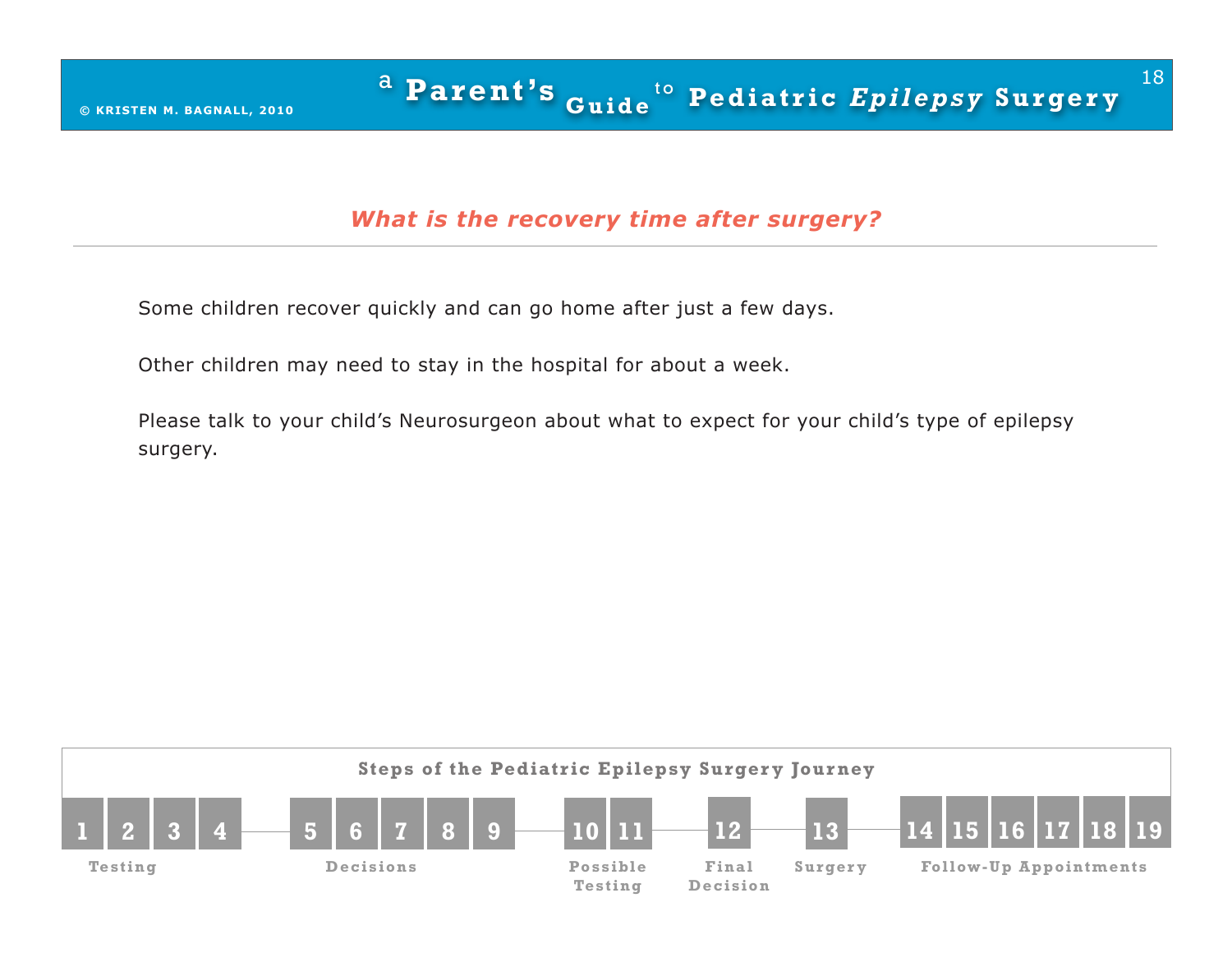## *Will my child's seizures stop immediately after surgery?*

Many of our patients have not had a single seizure again after waking up from the surgery.

Some children have seizures during the first few weeks while the brain is healing and then become seizure-free.

Some children continue to have seizures after the surgery. However, the seizures are usually milder or less frequent than before the surgery.

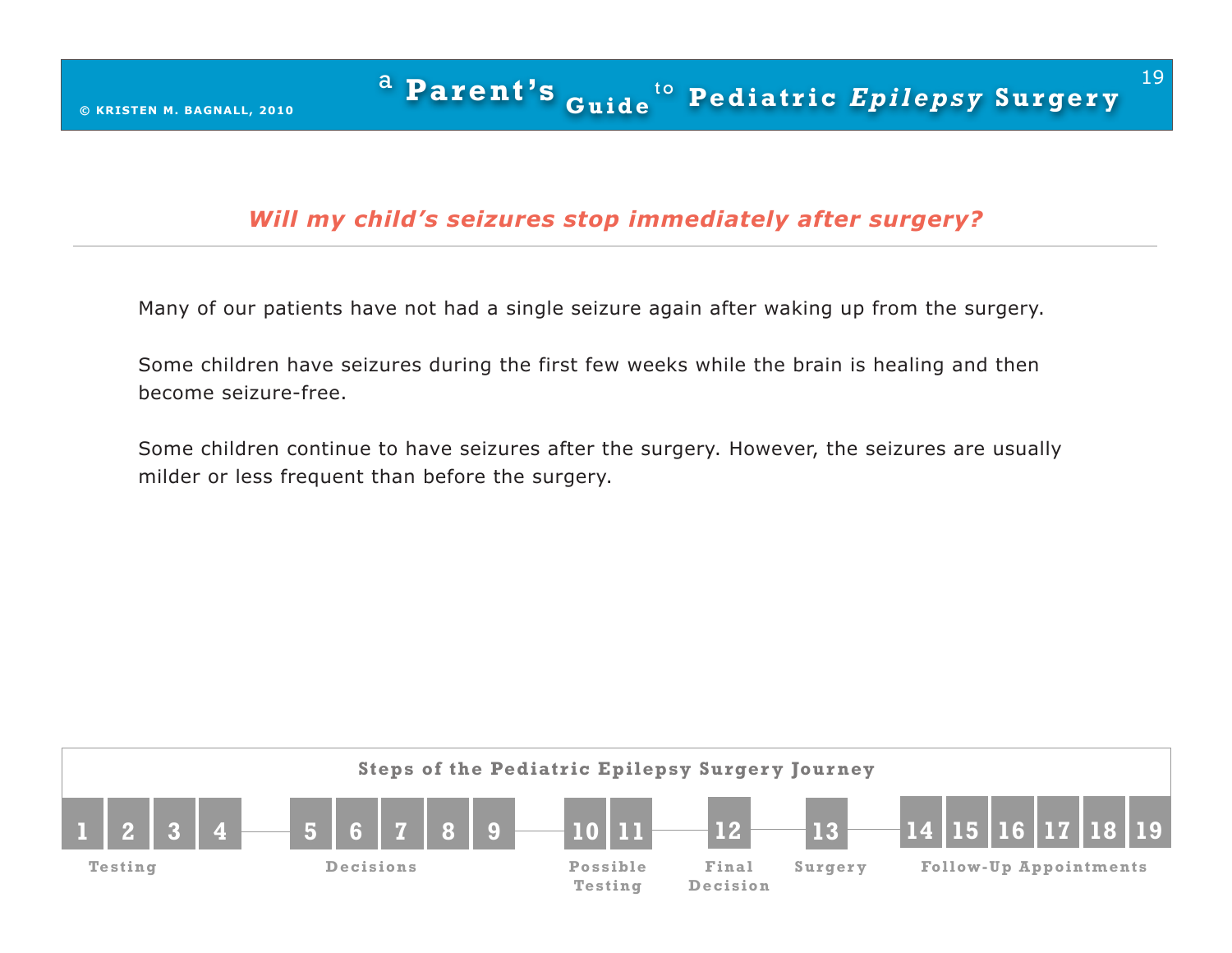## *Realistically, what kind of results can I expect from surgery?*

Before the surgery, the Neurologist and the Neurosurgeon will give you an idea of what your child can expect from his or her surgery.

We can not promise you that your child will be seizure-free after surgery.

We also can not promise that your child will never need antiepileptic medicines again.

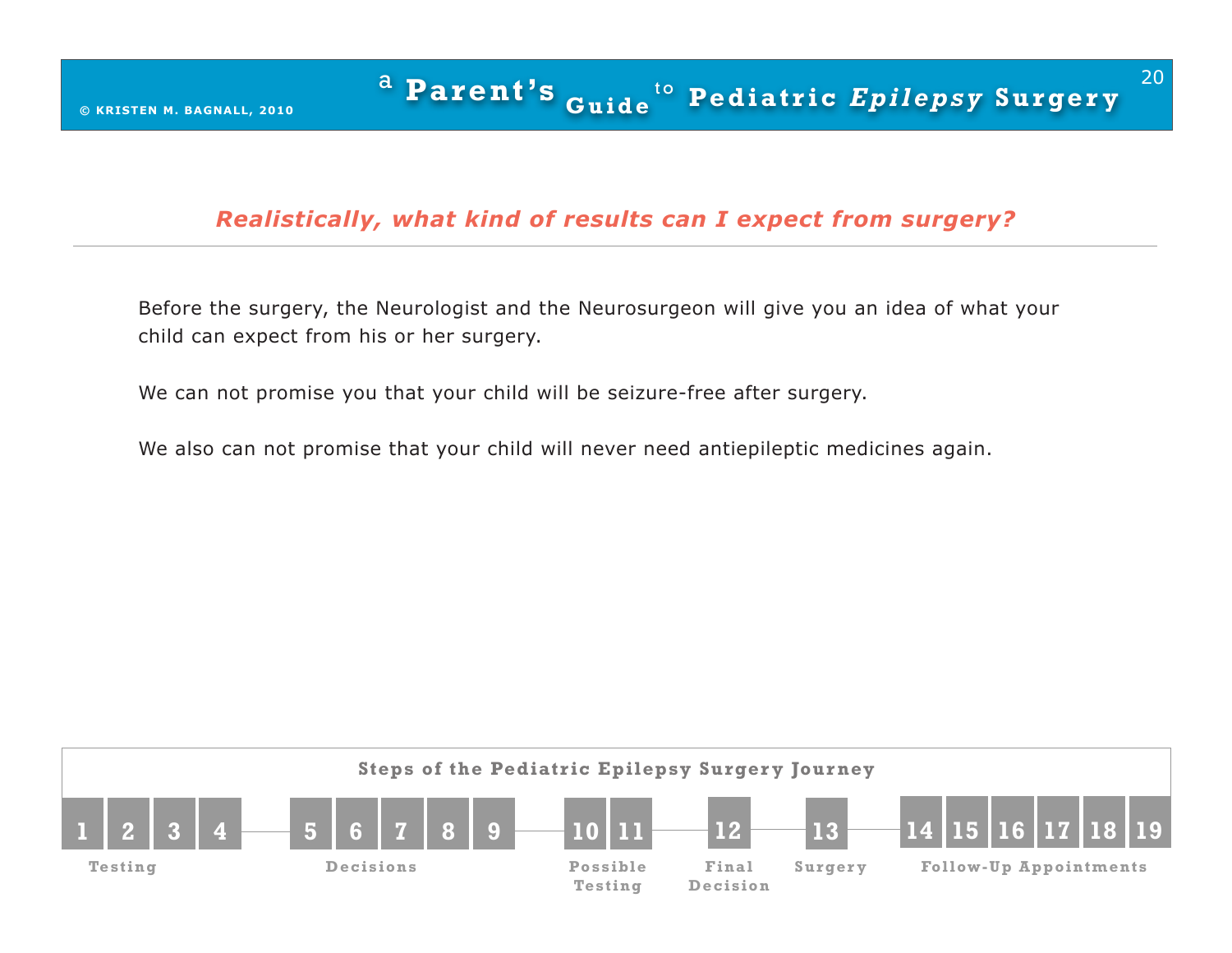# *Will my child's personality change after surgery?*

The goal of surgery is to remove the part of the brain causing your child's seizures without affecting other areas of the brain that control behavior and personality.

However, surgery can be a frightening and stressful experience for both children and their families.

Some children react by becoming anxious or depressed. Our child life specialists and social workers will visit you in the hospital to help you and your child during this difficult time.

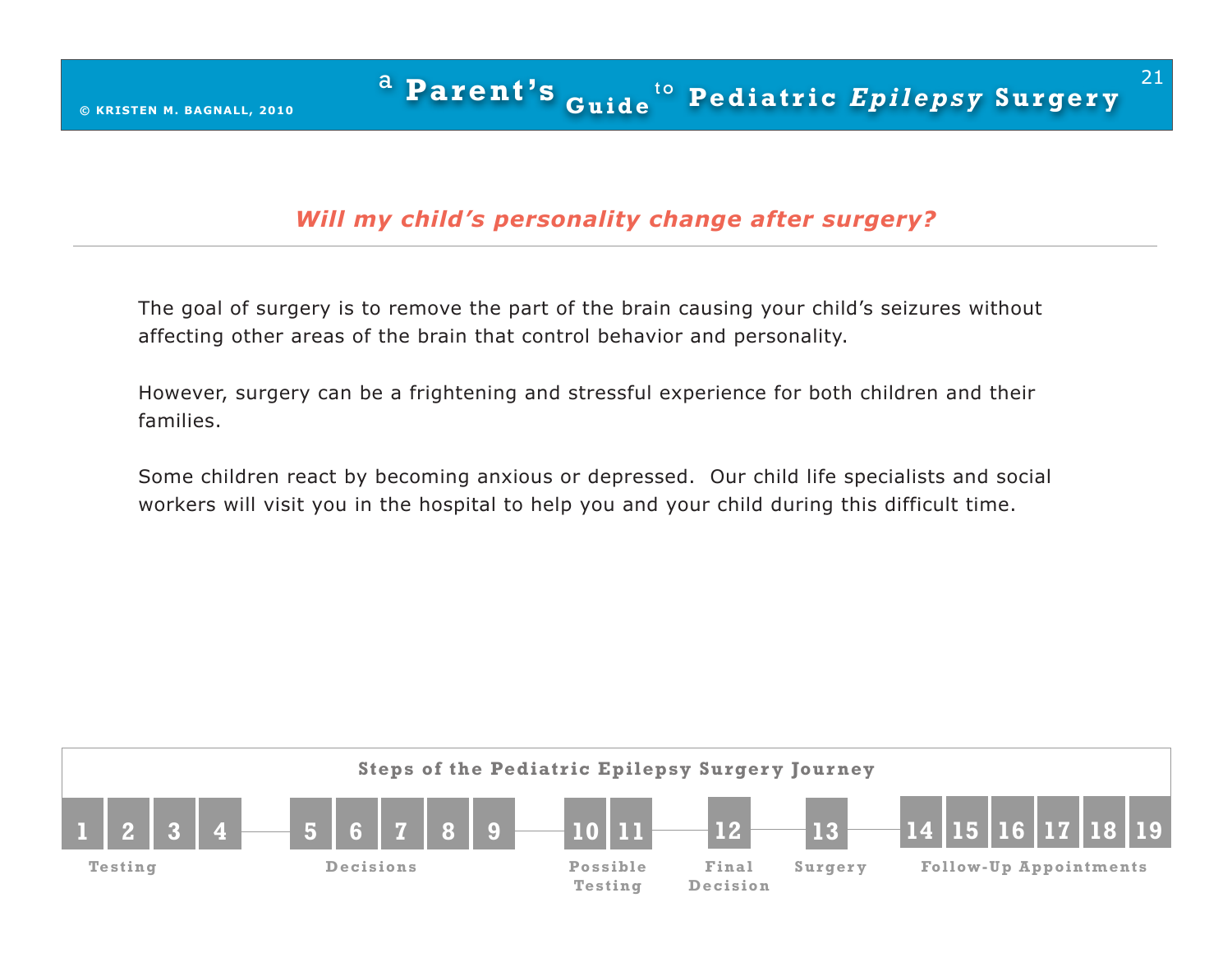## *Why does my child still have to take medicines after surgery?*

Not all children become seizure-free after surgery. Some continue to need medicine for a short time while the brain heals from surgery. Others need medicine for the rest of their lives.

Even if a child continues to take medicine but has no seizures, we consider the surgery a success. With or without medicine, children whose seizures are under control have the chance to live a much fuller life than before surgery.

If your child has no seizures for the first two years after surgery, the Neurologist may talk about the possibility of slowly tapering antiepileptic medicine.

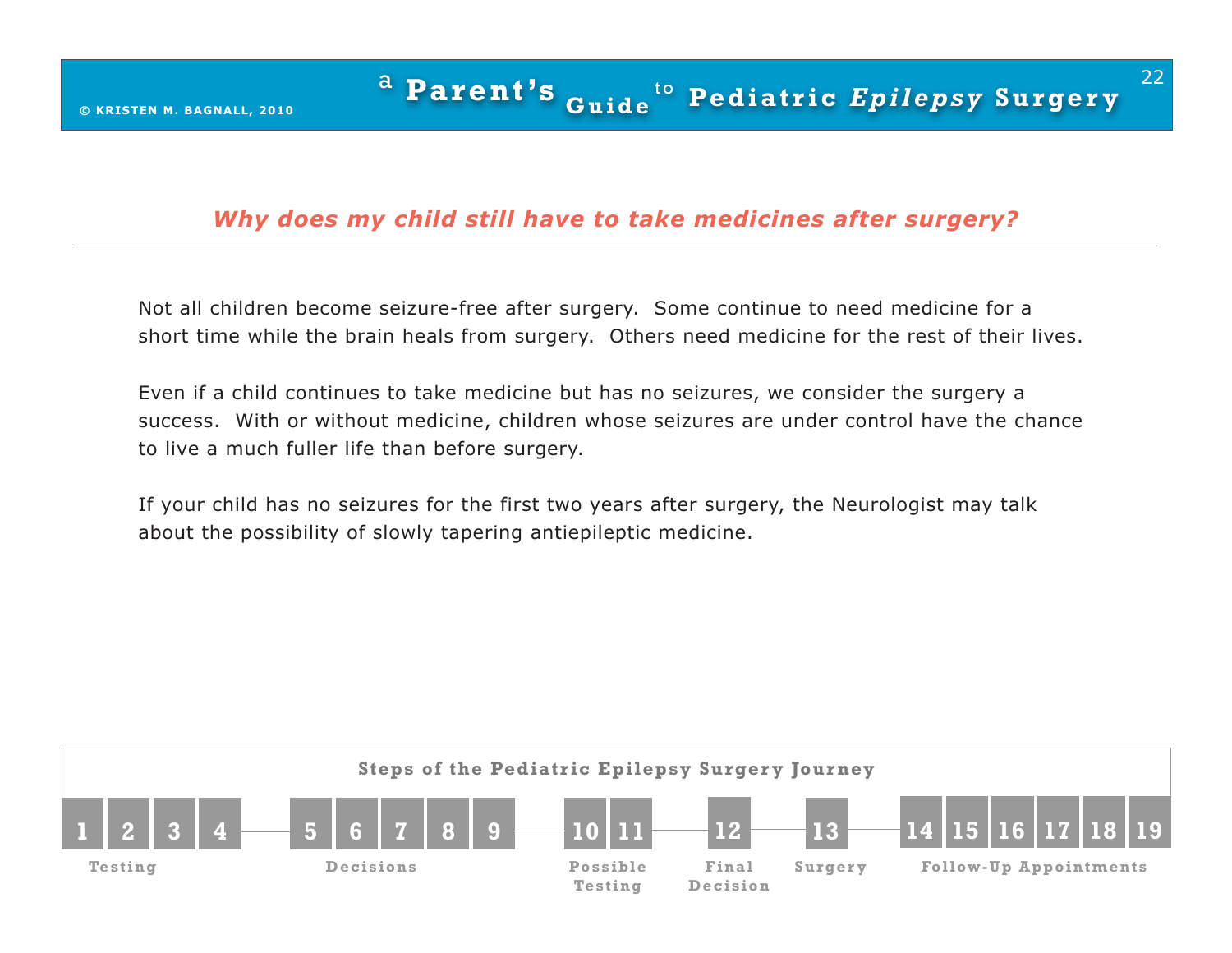# *Will my child need therapy after surgery?*

Some children need therapy after surgery.

This therapy may include:

- Physical therapy
- Speech therapy
- Vision therapy

Therapy is especially important for hemispherectomy patients who may have more weakness on one side of the body after the surgery.